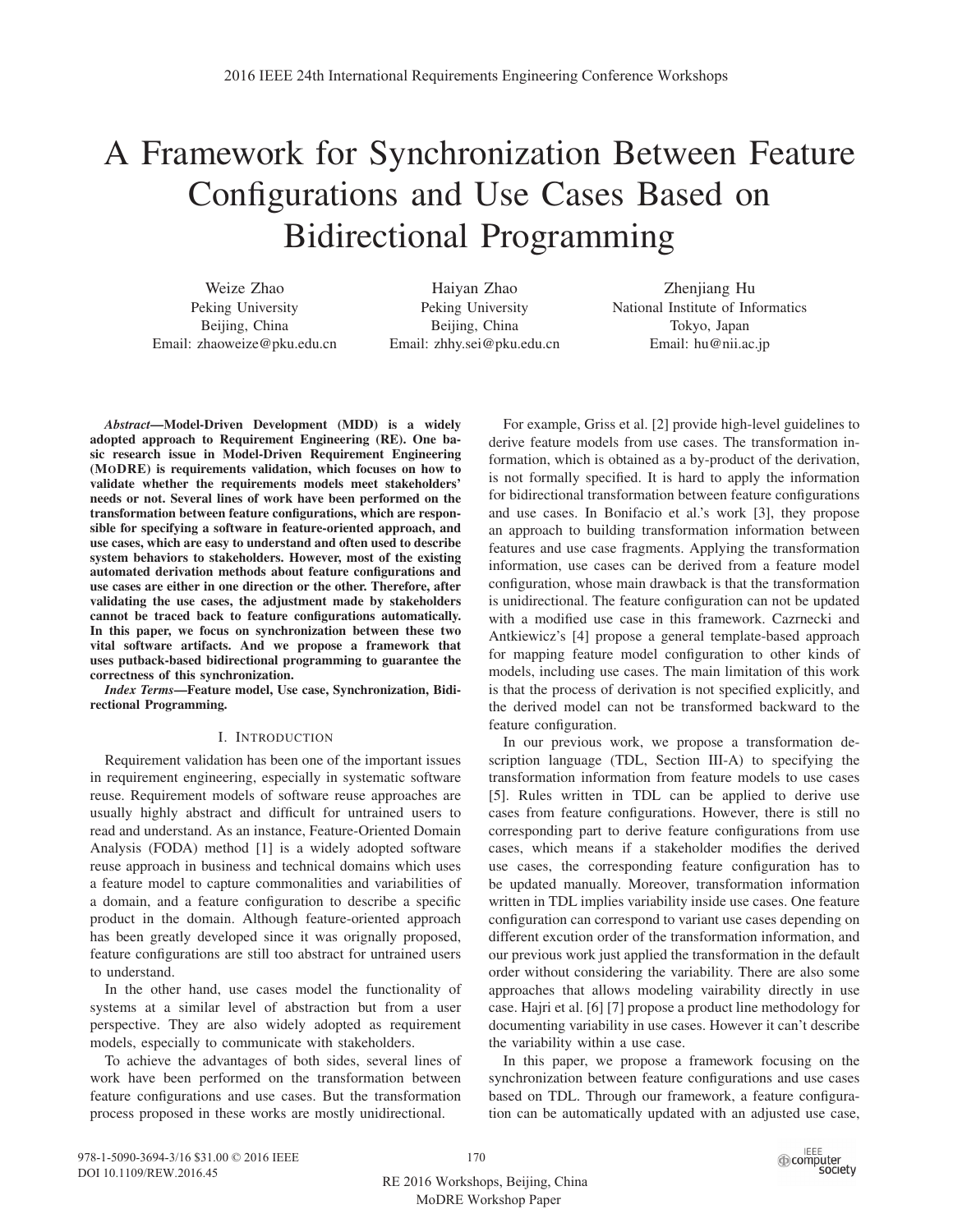and vise versa. The synchronization is not a trivial task to manually carry out, especially considering the following three factors:

- Transformation information written in TDL is unidirectional;
- Variability also exists inside the use cases (as activities in this paper);
- The variability of activities is order-sensitive.

To ensure the consistency between feature configurations and use cases, we synchronize them by using bidirectional transformation (BX, Section III-B) [8] techniques. A BX consists of a pair of functions: a forward one, which generates a view from a source, and a backward one, which takes the original source and an updated view as input, and outputs an updated source where the view has been embedded in. We have implemented the BXs with BIGUL [9], a putbackbased bidirectional programming language. With BIGUL, we describe only the behavior of put, and the pair of get function and put function will be generated by the BIGUL compiler. The well-behavedness of the pair of functions is guarenteed by BIGUL.

The remainder of this paper is organized as follows: Section II provides a practical example of the problems our framework addressed. Section III gives some preliminaries on TDL and BXs. Our framework is presented in Section IV. In Section V, we examine threats to the validity. After discussing related work in Section VI, we conclude the work in Section VII.

#### II. A RUNNING EXAMPLE

Let's consider such a scenario: A stakeholder, who owns a pizza store, finds that ordering pizzas by phone is an inefficient way, especially at a peak time. Inspired by the boom of O2O (Online to Offline) business model, he plans to build an online store so that customers can order the pizzas through the internet.

The project is contracted to a software company that adopts feature-oriented approach to achieve software reuse. In the approach, the characteristics of online stores are denotes by *features*, and a *feature model* is built to organize all the mandatory features and optional features of online stores. Fig. 1 shows a fragment of the feature model. The features in the fragment are related with the function *check out*.

After meeting and discussing with the stakeholder, a requirement analyst generates a configuration of the feature model. Fig. 2 gives the configuration, where only the features in Fig. 1 is explicitly presented.

Given the feature configuration, the stakeholder complains that the configuration is too abstract for him to understand precisely. It's hard to validate whether the captured requirement meets his need or not. Therefore, an automated use case derivation approach based on TDL (Section III-A) is used to generate the corresponding use cases for validating the captured requirement with the stakeholder. Fig. 3a shows one of the automated derived use cases which describes the scenario of checking out.



Fig. 1: A fragment of the feature model "online store"



Fig. 2: A fragment of the feature configuration of online store



Fig. 3: use case *UC check out*

After validating the use cases, the stakeholder is unsatisfied with the process of checking out and want to modify the use case. He thinks that although credit card has become a popular payment method, plenty of customers still prefer cash on delivery. In the other words, he'd like to change the requirement.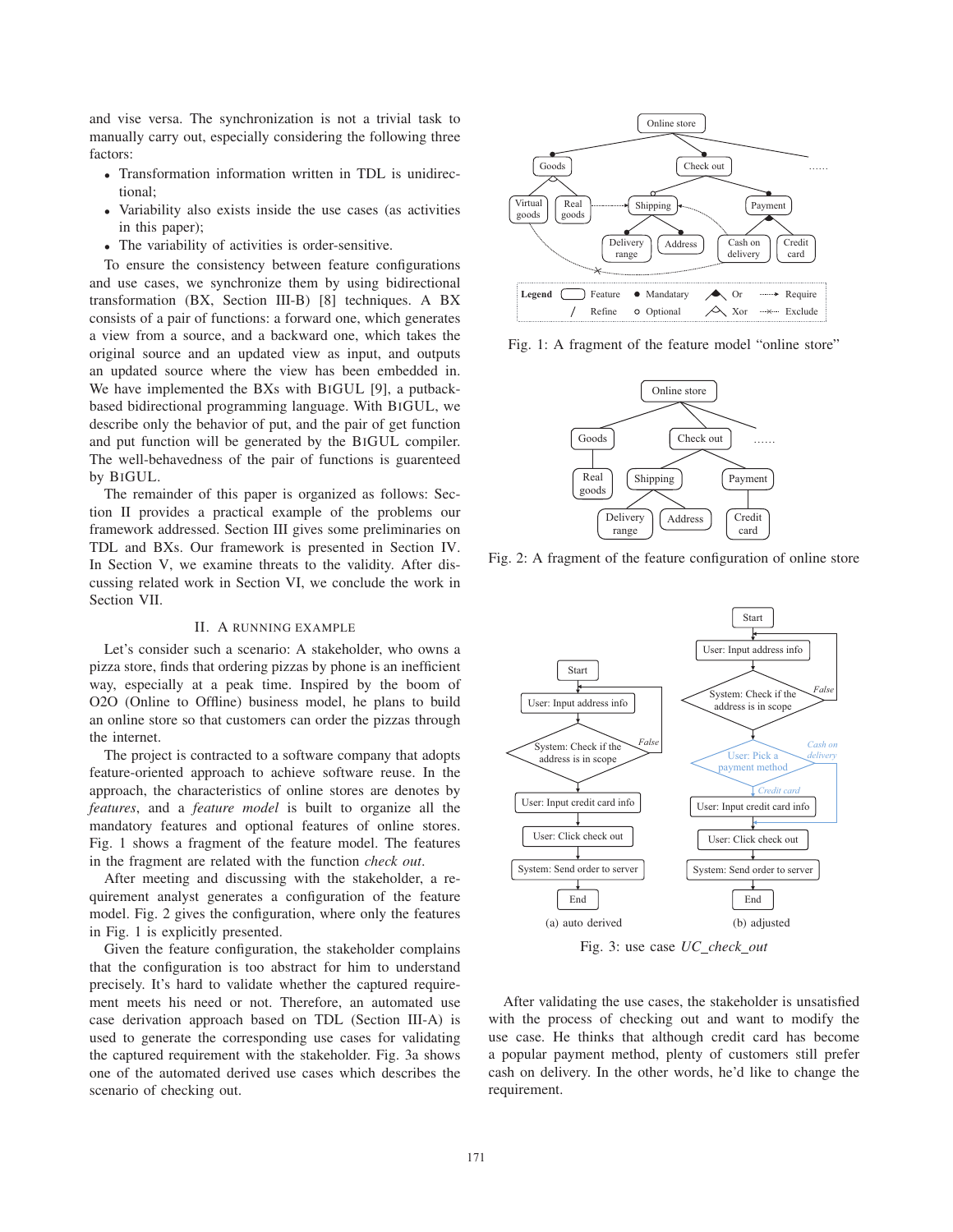

Fig. 4: A fragment of the updated feature configuration

The feature model that given in Fig. 1 seems so simple that the stakholder can easily understand the model and adjust the feature configuration directly, it's only a small part of the whole feature model. In fact, even a small scale feature model in practise is usually contains more than one hundred features and dozens of constraints. On the other side, the requirements of adjustment will also be more complicated than just add a "Cash on delivery" in most cases. Therefore, for a stakeholder, adjusting the use case directly is a more feasible solution.

In this case, the use case in Fig. 3a is modified into Fig. 3b. A new decision node *User: Pick a payment method* is inserted, and activity *User: Input credit card info* becomes one of its branch. Another branch which denotes *Cash on delivery* is also added, but with no activities on this branch.

As the core artifact of feature-oriented software product line method, the feature configuration should be updated to satisfy the adjustment of the use case. However, as far as we know, rare work has been done to automatically achieve this goal. We have to manually add features which correspond to the new activities, remove features which correspond to the deleted activities, and apply further adjustment to keep the validity of the feature configuration. In this case, we add feature *Cash on delivery* into the original configuraion. The updated feature configuration is showed in Fig. 4.

It is not a trivial work to manually update a feature configuration with adjusted use cases, even for a simple instance like the above one. Considering not only the consistency between the configuration and the use case should be hold, but also all the constraints of the feature model need to be satisfied, the difficulty and comlexity will be greatly increased when dealing a larger-scale domain.

#### III. PRELIMINARY

## *A. Transformation description language*

The transformation description language (TDL) is designed for precisely specifing the transformation information from a feature model to a set of use cases [5]. The feature model adopted in TDL, which is proposed in FeatuRSEB [2], consists of two categories of elements, i.e. *features* and *relations*. A *feature* is a user-visible capability of a software system, denoting a cohesive set of individual requirements[10]. By selecting a set of features in a feature model, we can get a



Fig. 5: Core syntax of TDL

feature configuration that describes the capability of a specific software product.

*Relations* fall into two kinds: *refinement* and *constraint*. *Refinement* relations integrate the features into a tree structure. *Constraint* relations are further classified into *require*, *exclude*, *OR* and *XOR*. In the feature model showed in Fig. 1, as an instance, *Real goods* requires *Shipping*. *Virtual goods* excludes with *Cash on delivery*. *Cash on delicery* and *Credit card* share an *OR* relation, which means if their parent feature *Payment* is selected, at least one of them should be selected as well. *Virtual goods* and *Real goods* are in an *XOR* relation , which means if *Goods* is selected, one and only one of them has to be selected.

To be valid, a feature configuration has to satisfy all the constraints of the feature model, including the ones explicitly indicated in *constraint relations* and those implicitly implied in *refinement relations*.

A use case specifies a set of behaviors performed by the software, which yields an observable result that is of value for stakeholders. It can be denoted in various forms: natural language, pseudocode, activity diagram, etc. [11]. Since we focus on the sequence of interactions inside a use case in this paper, and considering the needs of formal specification, we use structured activity diagrams. And the activities can be further classified into three categories: Single, Branch and Loop, where both Branch and Loop are compound activities.

TDL formally specifies the transformation information from a feature model to use cases into a set of transformation rules (*X-rules*). According to the core syntax of TDL showed in Fig. 5, each *X-rule* consists of a guard and a sequence of operation. The guard is a conjunction of features' binding states:  $a$  and  $\neg a$  respectively indicate feature  $a$  is selected or removed. The guard specifies the kinds of feature configuration in which the *X-rule* will be active. The operation sequence of an active *X-rule* will be excuted.

TDL supports two categories of operations: *create* and *insert*. Use cases and activities can be created with *create* operations, and *insert* operations is used to insert activities into use cases at the right position relatively. Both the *create* operation and the *insert* operation of each activity will only appear once in the whole set of *X-rules*. TABLE Ib represents the *X-rules* related with *UC check out*. The *create operations* of activities are omitted and the detailed attributes of activities are extracted and listed in TABLE Ia.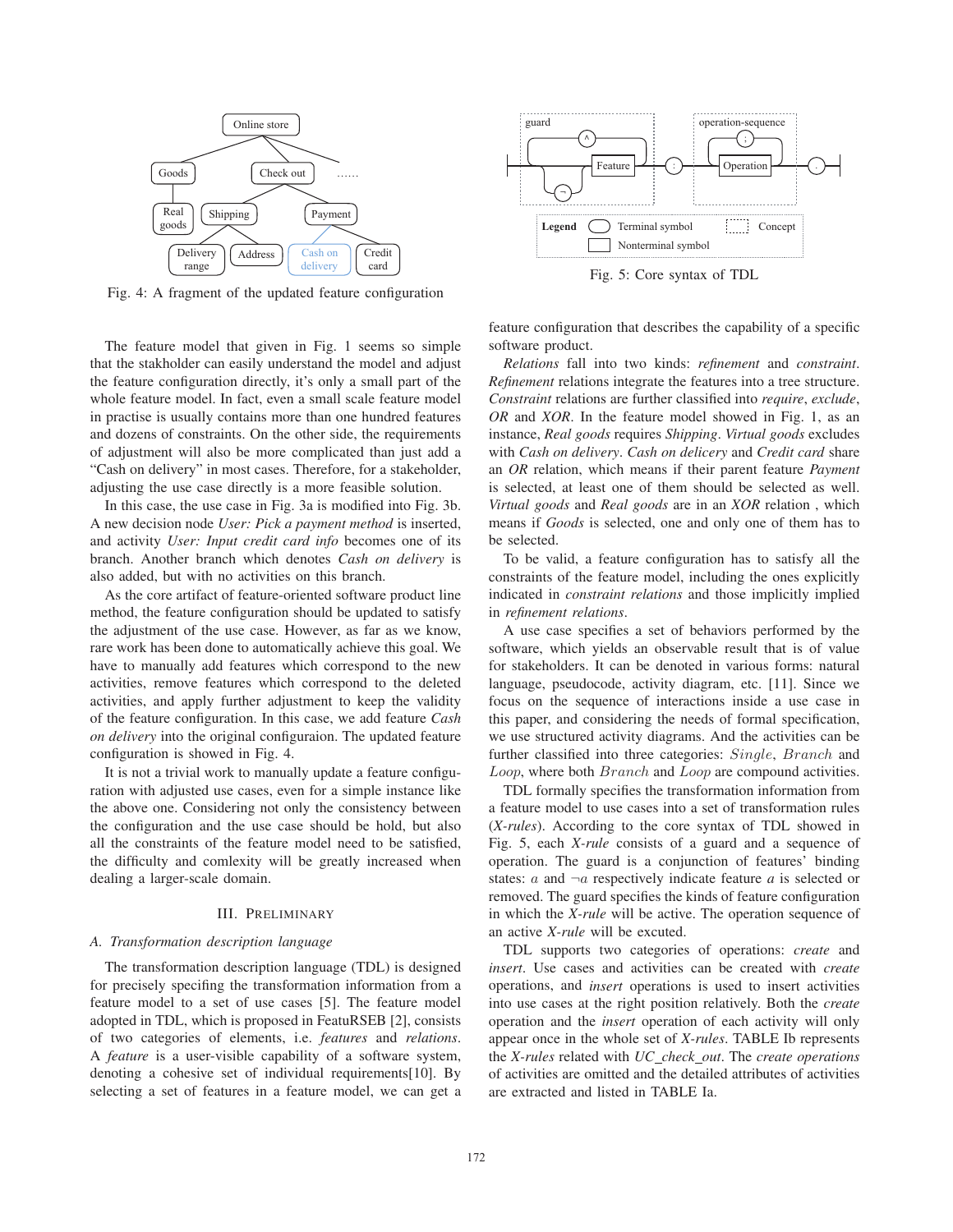# TABLE I: The X-rules of *UC check out*

| Id             | Type          | Actor  | <b>Behavior</b>                  |
|----------------|---------------|--------|----------------------------------|
| A1             | Single        | User   | Click check out                  |
| A2             | Single        | System | Send order to server             |
| A <sub>3</sub> | Single        | User   | Input address info               |
| A4             | Single        | User   | Input credit card info           |
| <b>B</b> 1     | <b>Branch</b> | User   | Pick a payment method            |
| C1             | Condition     |        | False                            |
| C <sub>2</sub> | Condition     |        | Cash on delivery                 |
| C <sub>3</sub> | Condition     |        | Credit card                      |
| L1             | Loop          | System | Check if the address is in scope |

(a) activity list

(b) rule list

| No.            | Guard                  | Operations ( in UC check out)                             |
|----------------|------------------------|-----------------------------------------------------------|
| 1              | Check out              | create use case UC check out<br>with activity Start, End; |
|                |                        | insert A1 before End;                                     |
|                |                        | insert A2 after A1;                                       |
| 2              | <i><b>Shipping</b></i> | insert L1 with C1 before A1;                              |
|                |                        | insert $A3$ after $CI$ ;                                  |
| 3              | Payment                | insert <i>B1</i> before <i>A1</i> ;                       |
| $\overline{4}$ | Cash on delivery       | insert $C2$ as a condition of $BI$ ;                      |
| 5              | Credit card            | insert $C3$ as a condition of $B1$ ;                      |
|                |                        | insert $A4$ after $C3$ ;                                  |

For a detailed description of the TDL's syntax, use and case studies please refer to [5].

### *B. Bidirectional transformation*

Bidirectional transformations (BX) provide a novel mechanism for synchronizing the contents of two related pieces of data, one as *source* and the other as *view* [12]. One of the BX frameworks is called *lenses* which focus on the viewupdate problem [13]. In this paper, whenever bidirectional transformation is mentioned, we refer to the *lenses* framework.

A BX consists of a pair of transformations: a forward transformation named *get*, which extracts a part of information from a *source* to construct the *view*, and a backward transformation named *put*, which takes the *source* and an updated *view* as input to produce an updated *source* embedding information from the updated *view* [14]. The pair of transformations should be *well-behaved*, i.e., they should satisfy two *round-tripping* laws which are defined as follows:

$$
put\ s\ (get\ s) = s
$$
\n
$$
get\ (put\ s\ v) = v
$$
\n
$$
(Put\ law)
$$
\n
$$
(Put\ law)
$$

where 
$$
s
$$
 and  $v$  respectively indicate a source and a view.

In this work, we adopt a putback-based bidirectional programming language called BIGUL (for Bidirectional Generic Update Language), which is formally verified in the dependently typed programming language AGDA [15], [16] to guarantee that any putback transformation written in BiGUL is well-behaved [9]. And for use in practical applications, BIGUL is ported to Haskell. Following the putback-based approach, a BIGUL program can be evaluated as either a *put* or a *get* by only describing the *put* function of bidirectional transformations.

At present, BIGUL provides seven basic programs called *constructors*: Skip, Replace, Prod, RearrV, RearrS, Case and Fail. The semantic of Skip's *get* function is take anything as input (*source*) and output nothing (*view*). Its *put* function is remaining the *source* unchanged. The semantic of Replace's *get* function is output what is inputted. And the *put* function ignore the *source* and return the *view*. Prod uses two sub programs, bx1 and bx2, to transform between two pairs. bx1 is reponsible for the first elements of the pairs, and bx is responsible for the second ones.

Here is a simple BIGUL program:

```
rplFst :: BiGUL (Int,Int) (Int, ())
rplFst = Prod Replace Skip
```
The *source* is a pair of Int variables, and the *view* is an Int variable with an empty unit. The first elements of both pairs are associated by Replace, while the second by Skip. There are two running examples for this BIGUL program which respectively show the behavior of both *get* and *put* function:

```
>> get rplFst (3,5)
Right (3, ()>> put rplFst (3,5) (9,())
Right (9,5)
```
The Right in the result means no error occurs, otherwise it will be a Left.

As the sample program shows, *constructors* can be composed to constitute more complicated BIGUL programs. To see the introduction of the rest *constructors* and the other details, as well as the latest updates, about BIGUL, please refer to [17].

## IV. FRAMEWORK FOR SYNCHRONIZATION

We propose a framework, showing in Fig. 6, to synchronize between feature configurations and use cases, i.e., a feature configuration can be automatically updated with an adjusted use case, and vise versa. This work is based on our previous work [5], called TDL, which focuses on specifying the transformation information used for automated derivation of use cases.

The framework consists of three BXs implemented in BIGUL: 1) *sync FC guards* is responsible for synchronizing a feature configuration with a set of guards that belong to active X-rules; 2) *sync guards activities* takes responsibility for the synchronization between guards and the corresponding activities according to the rules; 3) *sync activities UC* synchronizes a use case with a set of activities by rearranging them into a proper order. The three sychronizations are all based on the knowledge provided by the feature model and the X-rules.

#### *A. Knowledge base*

We treat a feature configuration as a set of features that conforms to the constraints imposed on them in the feature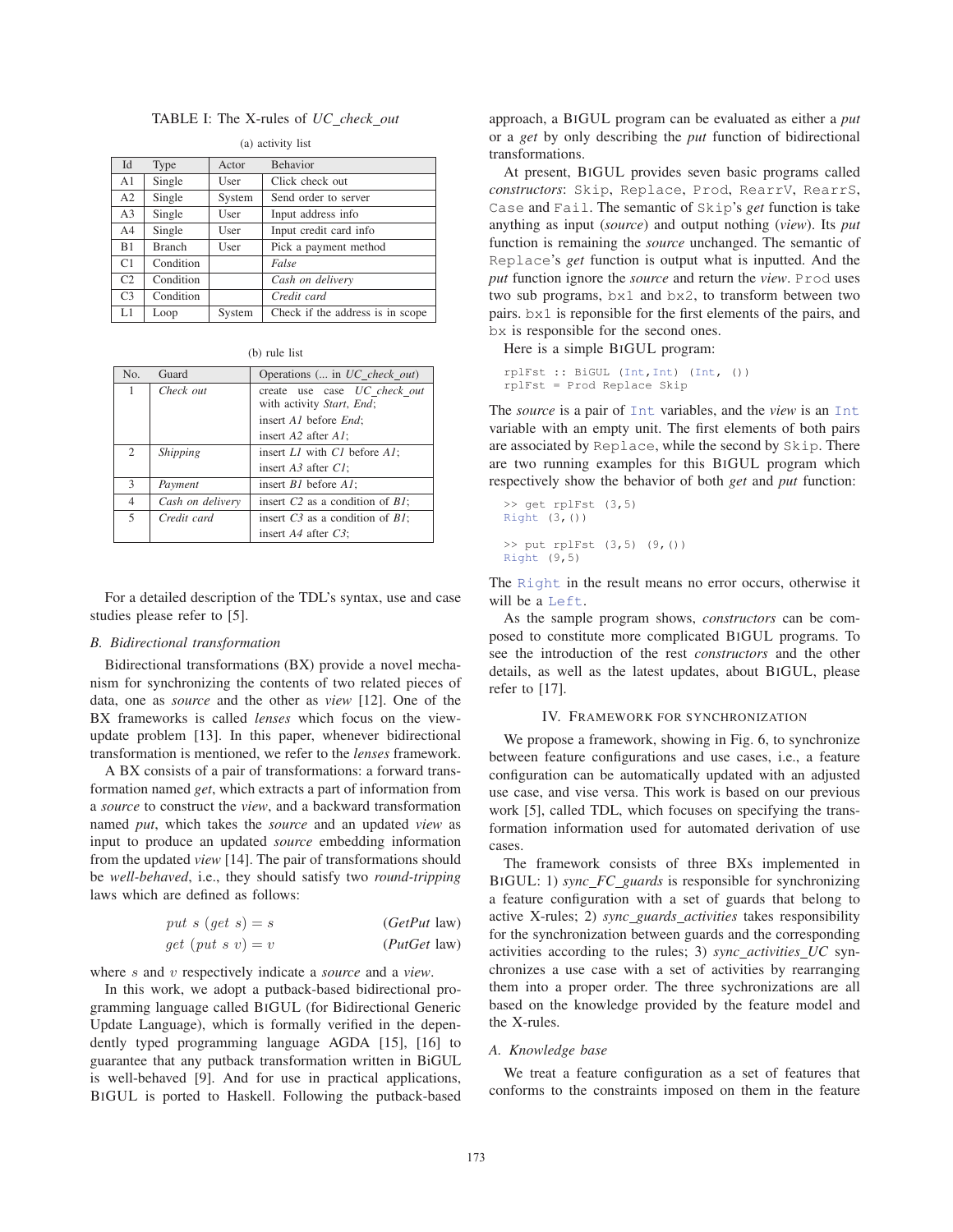

Fig. 6: Framework of the approach

model. Here we use the constraints to stand for both the explicit constriants and constraints implicated by the refinements in the feature model.

X-rules, which related with a paticular use case are decomposed into *guards*, *mapping*, *activities* and *insert locations*.

- *Guards* consists of all the related X-rules's guards. Since each guard is a conjunction of  $features$  and  $\neg features$ , as the syntax showed in Fig. 5, the  $\land$  operators can be omitted, and the guard can be denoted as a set of features and <sup>¬</sup>features.
- *Mapping* denotes the relations between *guards* and *activities*. Each record of *Mapping*, which takes the form of (Guard, Activity), indicates when the *guard* is true, the *activity* has to be inserted into the use case.
- *Activities* includes all the activities that can be inserted into the particular use case. The activities are declared in Haskell as follows:

```
type Actor = String
type Behavior = String
type Act = (Actor, Behavior)
data Activity = Single Act
               | Branch Act [Activity] [Activity]
               | Loop Act [Activity]
```
A Single activity is a tuple (Actor, Behavior), with Actor denotes the excutor of the Behavior, like *Click check out* (A1) (TABLE Ia, Fig. 3a) is a basic behavior, and *User* is its Actor.

A Branch activity is a compound activity with two branches. The activity is a decision node followed with two conditions. Each condition leads a branch that is a sub-list of activities. In Fig. 3b, *Pick a payment method* (B1) is the dicision activity. One of the conditions is *Credit card* (C2) followed with *Input credit card info* (A4), and the other one is *Cash on delivery* (C3) followed with an empty branch.

A Loop activity denotes an iteration. It consists of a decision activity, a condition, and a loop body that is also



Fig. 7: Insert locations of *UC check out*

a sub-list of activities. *Check if the address is in scope* (L1), *False* (C1) and *Input address info* (A3) constitute a simple Loop activity in Fig. 3b.

Insert locations records the relative position information of insert operations in X-rules (TABLE Ib). For each activity, there are only one operation that is responsible for its insertion, and one unique corresponding record in *insert locations*.

We further form *insert locations* into tree structure. If the insert operation of feature *x* is "Insert *x* after/before *x'*", then *x'* is the parent of *x* in the *insert locations* trees. The relative positions are denoted with different type of lines: solid lines for "after" and dashed lines for "before". We define *tree x* denotes the sub-tree of *insert locations* trees where *x* is the root node of the sub-tree. The compound activity is denoted as one node in the trees. The *insert locations* trees of its subordinate activities are built seperately. One thing to note is that the subordinate activities are regarded as descendants of the compound activity as well in this work. Fig. 7 shows the *insert locations* trees of *UC check out*. Activity A1 should inserted before *End*. L1 and B1 should inserted before A1, while A2 should inserted after A1. The subordinate activities of L1 and B1, including C1, A3, C2, etc, form the sub-trees respectively in the right part of Fig. 7. The *insert locations* trees satisfy the following properties:

- *Completeness*: All the activities in the trees, except *Start* and *End*, are in the set of *activities*, and vice versa;
- *2Roots*: Each activity in *activities* is a descendant of either *Start* or *End*;
- *Reverse Heredity*: If an activity is in a use case, then its parent has to be in the use case as well; (This property can be generalized to all its ancestors.)
- *Heredity*: Assuming activity *x* should be inserted after( $/$ before) its parent  $x'$ , then all the descendants of *x* will be after(*/before*)  $x'$  in the use case if they are included;
- *continuity*: Given a valid use case, activities belong to the same sub-tree are continuous in the use case. In other words, for any two activities *x* and *y* in the use case, assuming they both belong to *tree z*, then all the activities between *x* and *y* in the use case all belong to *tree z*.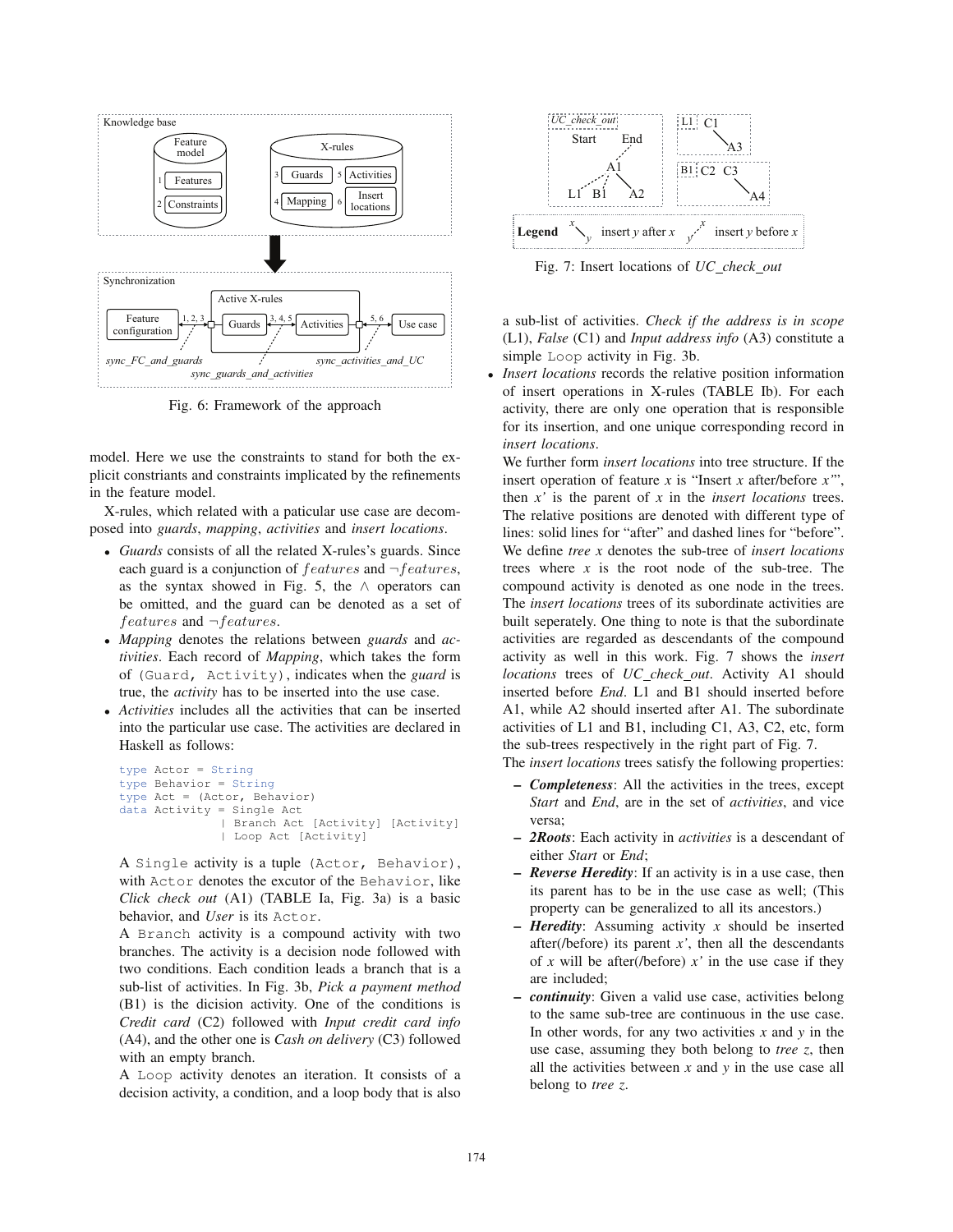# *B. Synchronization between feature configuration and guards*

Given a valid feature configuration, the corresponding set of guards in the active X-rules (abbr. to *active guards*) is determined. At the same time, the *active guards* can be extracted from the feature configuration. Accordingly, the feature model and the *active guards* can be regarded as the source and view in the bidirectional model transformation, and the synchronization between them can be implemented in BIGUL.

BIGUL is in nature a putback-based language, which enables us to describe only the behavior of the backward transformation, i.e., updating the original feature configuration with updated *active guards*.

*State* is a boolean attribute of a feature, which denotes whether the feature is selected (*true*) or removed (*false*) in a configuration. A feature configuration is an assignment to the *state* of all features in a feature model. Assuming *fm* is the set that contains all the features in the feature model, we define the following sets:

$$
Select = \{x | x \in fm, x.state = true\}
$$

$$
Remove = \{x | x \in fm, x.state = false\}
$$

Both sets are initialized to empty sets. Noticing that all *active guards* have to be true, in the sense that each feature appearing in these guards needs to be selected in the updated feature configuration. These features are inserted into *Select*.

*Select* and *Remove* are iteratively constructed depending on the *require* relations, the *exclude* relations and the inactive guards (at least one feature in an inactive guard should be removed) until no more features can be added in *Select* or *Remove* until the *state* of features that belong to either sets are determined.

The *state* of rest features are enumerated. In order to update the feature configuration with minimal changes, when we traverse a feature, we try its origin *state* first. For instance, feature *real goods* is in the original configuration showed in Fig. 2. When we traverse it, we first try to add it into *Select* first. As a special case, if the updated *active guards* haven't changed at all, it which guarantee that the feature configuration will stay the same through the transformation.

It's worth mentioning that a use case only related to a small part of the whole feature model and features irrelevant to the updated use case can usually keep their original binding states. Hence, the enumeration usaually stop quickly and can keep a low cost in average, though it's not efficient in theory.

The synchronization is defined in Haskell as:

sync\_FC\_guards :: BiGUL [Feature] [[Feature]]

Here's an example. The configuration showed in Fig. 2 will be represented by a sorted List of features:

```
fc = [address, check_out, credit_card,
      delivery_range, goods, online_store,
     payment, real_goods, shipping]
```
We use a sorted List of Features to indicate the feature configuration intead of a Set of Features because BIGUL supports List better.

Applying the *get* function of sync\_FC\_guards to fc, we can get the corresponding *active guards*:

```
ag = get sync_FC_guards fc
  = [[check_out], [credit_card], [payment],
      [shipping]]
```
Each list in the result represent an *active guard*.

If a new guard [cash\_on\_delivery] is added into the *active guards*, the feature configuration can be updated with the *put* function of sync\_FC\_guards:

```
ag' = [[cash_on_delivery], [check_out],
      [credit_card], [payment], [shipping]]
fc' = put sync_FC_guards fc ag'
      = [address, cash_on_delivery, check_out,
        credit_card, delivery_range, goods,
        online_store, payment, real_goods,
        shipping]
```
# *C. Synchronization between guards and activities*

Each X-rule consists of a unique guard and a sequence of operations. And the insert operation of each activity only appear once in the whole set of X-rules. Therefore, *mapping*, which denotes the relation between guards and activities, is an 1-to-n mapping.

Whereas, the mapping between the set of guards whose values are true (*active guards*) and the set of activities which should be inserted into the use case (*active activities*) is an 1-to-1 mapping. This is because when a guard is true, it will activate the X-rule and all the corresponding activities should be inserted into the use case.

Since the mapping is 1-to-1, either side can be regarded as the source of the BIGUL program. We take *active activities* as source and *active guards* as view in this framework. The behavior of backward transformation simply follows the mapping relationship from guards to activities according to *mapping*.

The synchronization is defined in Haskell as:

```
sync_guards_activities ::
    BiGUL [Activity] [[Feature]]
```
Here's an example.

 $act = [A1, A2, A3, A4, B1, C1, C3, End, L1, Start]$ 

where act represents the activities, including branches, loops and conditions, which should be inserted into the use case *UC check out*. We also use a sorted List to indicate a Set here.

Applying the *get* function of sync\_guards\_activities to get the corresponding *active gurads*:

```
ag = get sync_guards_activities act
```

```
= [[check_out], [credit_card], [payment],
   [shipping]]
```
Just like the example in Section IV-B, once we add [cash\_on\_delivery] into ag, the activities could be updated by the *put* function of sync\_guards\_activities: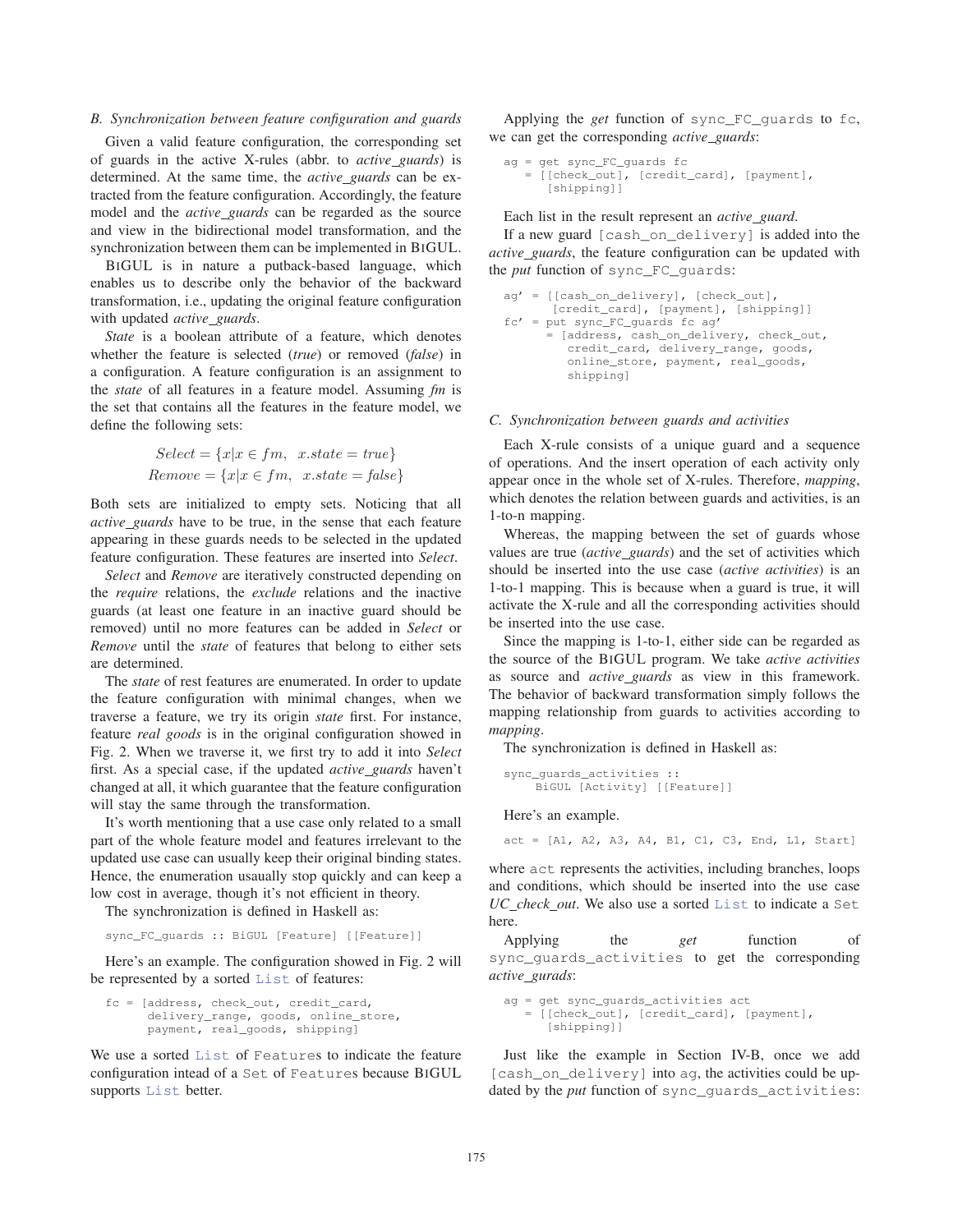```
ag' = [[cash_on_delivery], [check_out],
      [credit_card], [payment], [shipping]]
act' = put sync_guards_activities act ag'
     = [A1, A2, A3, A4, B1, C1, C2, C3,
        End, L1, Start]
```
## *D. Synchronization between activities and use case*

Given a set of activities and a use case, we split the activity set according to whether each activity belongs to *tree Start* or *tree End* in the *insert locations* trees. The use case, which is a sequence of activities, is splitted in the similar way. According to the *continuity* property, the two sub-sequences are both continuous in the original use case.

We synchronize the subsets and the corresponding subsequences respectively with a BIGUL program called *sub sync*, which is responsible for updating a sub-sequence with the corresponding subset. They both correspond to the same subtree of *insert locations* (assuming *x* is the root of the subtree). The behavior of *sub sync* is defined as follows:

- *If the subset is empty*: We remove the whole sub-sequence from the use case;
- *If the sub-sequence is empty*: We insert *x* into the subsequence and call *sub\_sync* again.
- *If the subset and the sub-sequence are not empty*: In this case, *x* has to be in both of them (according to *P3*). We first extract *x* respectively from the subset and the subsequence. If *x*'s data structure is:
	- Single: There is nothing need to be done;
	- Branch: We apply *sub sync* to each branch with the corresponding sub-subset extracted from the subset;
	- Loop: Just like Branch, we apply *sub sync* to the loop body with the corresponding sub-subset extracted from the subset.

Then we split the subset, except  $x$ , into sub-subsets according to child-subtrees of *x*, where a child-subtree of *x* means a subtree whose root is a child of *x*. For instance, if *x* has two children *y* and *z*, then the subset will be splitted in to two sub-subsets. One sub-subset contains the activities that belong to *tree y*. The rest activities, which have to be descendants of *z*, are in the other sub-subset. The sub-sequence is splitted into sub-sub-sequences in the same way. We recursively apply *sub sync* to the pairs of corresponding sub-subsets and sub-sub-sequences.

The synchronization is defined in Haskell as:

sync\_activities\_UC :: BiGUL [Activity] [Activity]

Given a use case, for instance, the one showed in Fig. 3a can be represented as:

uc = [Start, (L1, [C1, A3]), (B1, [], [C3, A4]), A1, A2, End]

Since B1 has only one branch in this case, Fig. 3a omits B1 as well as C3.

With the *get* function of sync\_activities\_UC, we can get the corresponding sorted list of activities:

```
act = get sync_activities_UC uc
    = [A1, A2, A3, A4, B1, C1, C3, C4, L1, Start]
```
If C2 is added into act, we should find a proper position for it in uc. The *put* function of sync\_activities\_UC is responsible for that:

```
act' = [A1, A2, A3, A4, B1, C1, C2, C3, End, L1,Start]
uc' = put sync_activities_UC uc act'
   = [Start, (L1, [C1, A3]), (B1, [C2], [C3, A4]),
       A1, A2, End]
```
### *E. Composing the BiGUL programs*

BIGUL provides a *constructor* called Compose:

Compose :: BiGUL s u -> BiGUL u v -> BiGUL s v

which is used to compose two BIGUL program together. It requires that the first BIGUL program's view type is same as the second one's source type. By using Compose, *sync guards activities* and *sync activities UC* can be combined to:

```
sync_guards_UC :: BiGUL [Activity] [[Feature]]
sync_guards_UC = Compose
   sync_activities_UC sync_guards_activities
```
Since the *view* type of *sync FC guards* is different from the *source* type of *sync guards UC*, Compose can not be used to compose *sync FC guards* and *sync guards UC*.

However, *sync FC guards* and *sync guards UC* have the same *view* type. In this paper, we construct a new composing operation, ComposeSVS, to compose two BXs that share the same view. Assuming the two BXs are:

```
bxL :: BiGUL SourceL View
bxR :: BiGUL SourceR View
```
where SourceL is the *source* type of bxL, and SourceR is bxR's. The two BIGUL program share the same *view* type, View.

The forward and backward transfomations of them are respectively named: *getL*, *putL* and *getR*, *putR*:

```
putL = put bxL
getL = get bxL
putR = put bxRgetR = get bXR
```
We define the result of ComposeSVS bxL bxR has a type of BiGULSVS, and it has these two transformations:

$$
put R2L(sl, sr) = putL(sl, getR(sr))
$$
 (def1)

$$
putL2R(sr, sl) = putR(sr, getL(sl))
$$
 (def2)

where  $sl \in SourceL$ ,  $sr \in SourceR$ .

The two transformations are no longer satisfied with the defination of *get* and *put* in *lenses* framework. We define the new consistency and the round-tripping laws of BiGULSVS as follows:

$$
sl \sim sr \triangleq getL(sl) = getR(sr) \tag{cons}
$$

$$
sl \sim sr \Rightarrow putR2L(sl, sr) = sl \qquad (law1.1)
$$

$$
sl \sim sr \Rightarrow putL2R(sr, sl) = sr \tag{law1.2}
$$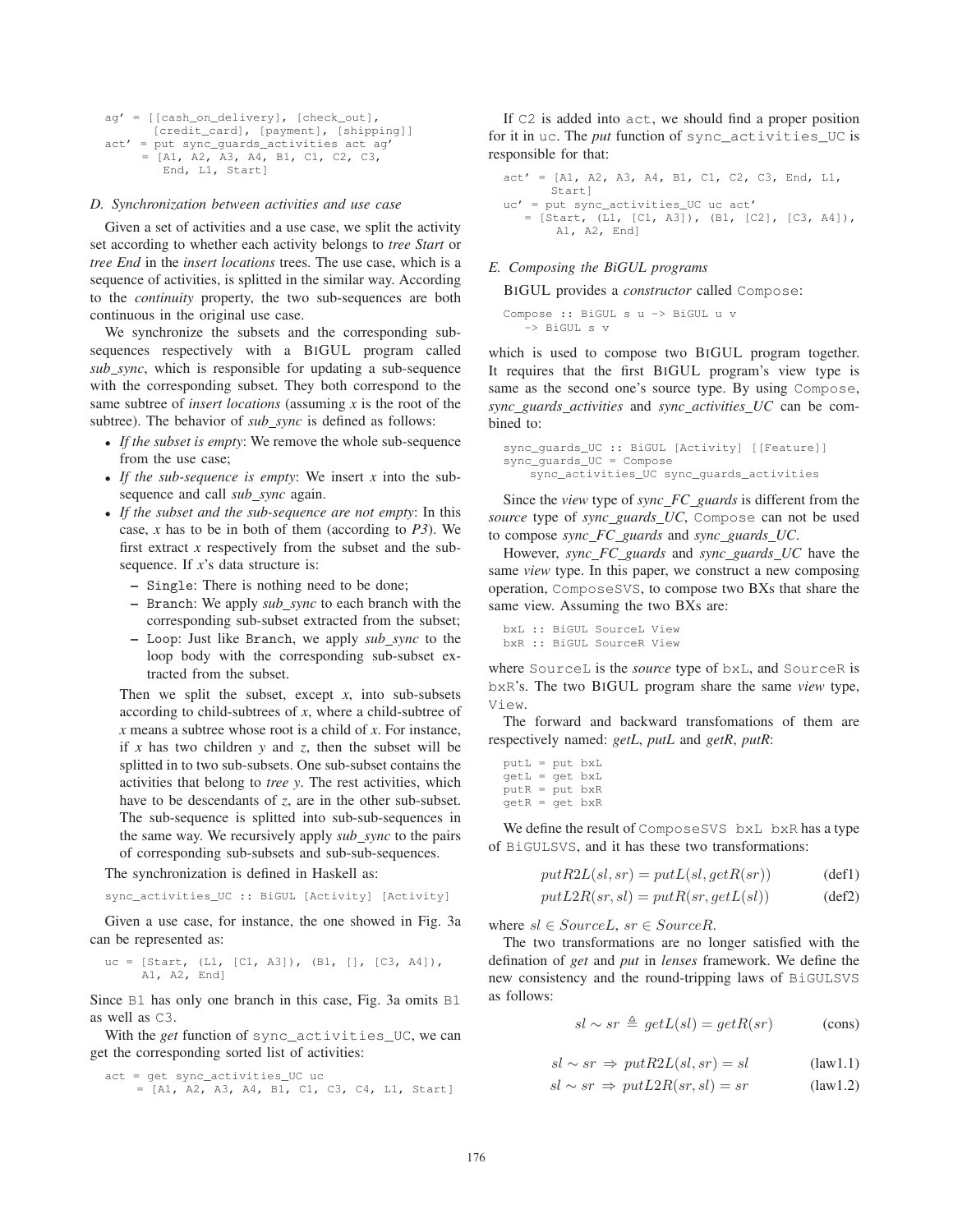$$
putR2L(sl, sr) \sim sr
$$
 (law2.1)  
\n $putL2R(sr, sl) \sim sl$  (law2.2)

Proof of (law1.1):

$$
put R2L(sl, sr)
$$
  
=  $put I(cl, act P (sr))$ 

$$
= putL(sl, getR(sr))
$$
 (def1)

$$
= putL(sl, getL(sl))
$$
 (cons)  

$$
= sl
$$
 (GetPut law)

Proof of (law2.1):

$$
getL(putR2L(sl, sr))
$$
  
= 
$$
getL(putL(sl, getR(sr)))
$$
 (def1)

$$
= getR(sr)
$$
 (PutGet law)  

$$
\Leftrightarrow putR2L(sl, sr) \sim sr
$$
 (cons)

law1.2 and law2.2 are respectivly isomorphic with (law1.1) and (law2.1).

The proof of  $putR2L$  and  $putL2R$ 's well-behavedness guarantee that our framework, a composition of *sync FC guards*, and *sync guards UC*, is likewise wellbehaved.

Accordingly, we can define:

```
sync_FC_UC :: BiGULSVS [Feature] [Activity]
sync_FC_UC = ComposeSVS
                sync_FC_guards sync_guards_UC
```
sync\_FC\_UC describes the BX between a feature configuration and a use case. For instance, we can use putL2R to transform the feature configuration showed in Fig. 2 to the use case showed in Fig. 3a:

fc = [address, check\_out, credit\_card, delivery\_range, goods, online\_store, payment, real\_goods, shipping] uc = putL2R sync\_FC\_UC fc [] = [Start, (L1, [C1, A3]), (B1, [], [C3, A4]), A1, A2, End]

## And if uc is changed, like Fig. 3b, into:

```
uc' = [Start, (L1, [C1, A3]), (B1, [C2],[C3, A4]), A1, A2, End]
```
we can use putR2L to update the feature configuration:

 $fc'$  = putR2L sync activities UC fc uc' = [address, cash\_on\_delivery, check\_out, credit\_card, delivery\_range, goods, online\_store, payment, real\_goods, shipping]

# V. THREATS TO VALIDITY

### *A. Internal Validity*

A feature configuration usually corresponds more than one use case. After synchronizing the configuration with one particular updated use case, the updated configuration may be no longer satisfied with the other use cases. Since this paper focuses on the synchronization between a feature configuration with a use case, we argue that only adjusting one use case at a time should be allowed. After updating the feature configuration, all the rest use cases should be synchronized then. The impacts on other use cases should be confirmed by stakeholders.

# *B. External Validity*

The synchronization requires the validity of feature configurations and use cases. Inputting an invalid use case will cause error. The validity of a feature configuration can be checked through model checking techniques and tools. Whereas, there's no explicit constraints between activities.

# VI. RELATED WORKS

Griss et al. [2] and Bragança et al. [18] propose high-level guidelines to derive feature models from use cases. Mefteh et al. [19] [20] propose an approach to extract feature models from documented use cases. Their approaches focus on the derivation from use cases to feature models, and leave no formal specified transformation information to support the bidirectional transformation. In their work, a feature corresponds to a use case in general, but the variability inside a use case does not reflect in the feature model. Besides, Griss et al. and Bragança et al.'s guildlines are based on extended use cases which can represent commonalities and variabilities, and Mefteh et al.'s work is based on documented use cases with detailed description of *goal in context*. Our approach, which is based on TDL, does not require use cases with extensions or extra description.

Cazrnecki and Antikiewicz [4] propose a general templatebased approach for mapping feature configurations to other models, including UML activity diagrams. A drawback of this approach is that the transformation information is not rigorously specified in a formal way. And transformation from other models to feature configurations is beyond the method's capability.

Bonifcio et al. [3] and our previous work [5] propose approaches to construct transformation information between feature models and use cases. The information enables the derivation from feature configurations to use cases. The main limitation of these works is that they only provide unidirectional transformations. To be more specific, transformation information written in TDL implies the variabilities about the order of activities in use cases. That means, given a feature configuration, variant use cases with the same activities but in different orders can be derived by applying the insert operation in different orders. However, the derivation method proposed in our previous work apply insert operations in a default order, ignoring other posibilities. We improve our previous work by supporting the bidirectional transformation between feature configurations and use cases, and allowing derivating use cases with all valid insert oder.

Eriksson et al. [21] propose an approach that marrying features and use cases. In their approach, features, use cases and change cases are integrated into a coherent two-layer product line requirements model. They also propose an approach to construct transformation information between feature model and use case [The PLUSS Approach - Domain Modeling with Features, Use cases, and Use case realizations]. However, in both approaches, feature model is just a tool for visualizing commonalities and variabilities of use case. That is to say,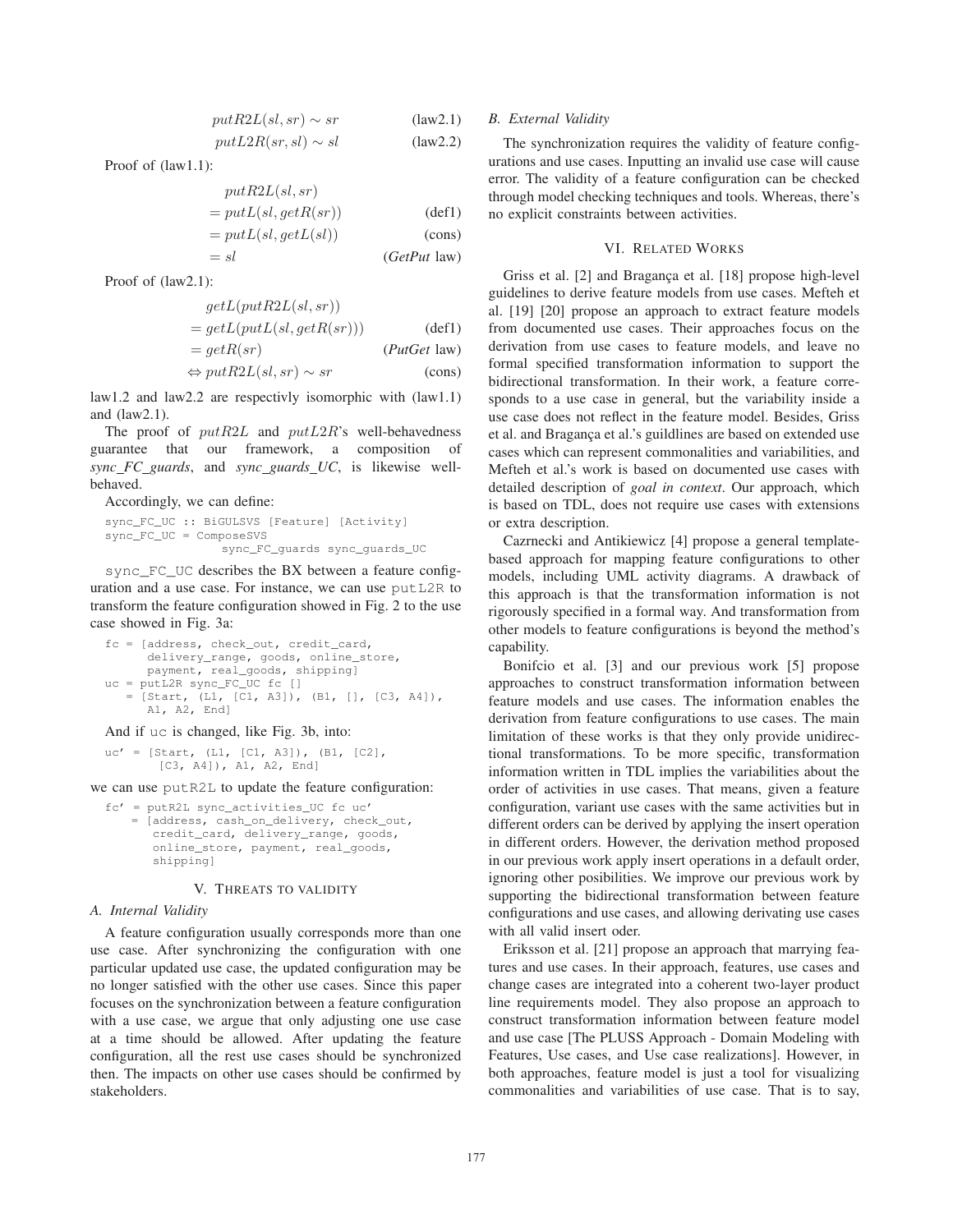feature models in these approaches are feature models only in syntax, but not in semantics.

Wang et al. [22] propose a use case based approach for improving the evolution of an existing portfolio of products into a software product line by mining the requirements specifications of existing valid product configurations and automatically creating a feature model. A main drawback of the work is no formal transformation information is produced with the process of feature models construction.

Hajri et al. [6] [7] propose a product line methodology centred around use case modeling, called PUM, for documenting variability in use case diagrams and specifications. A main drawback of this work is the grain of the variability, which is not fine enough. It is capable of describing whether a use case should be in or out of the use case diagram. But it can't describe the variability inside a use case. However, one use case may behave differently in variant products.

Snchez et al. [23] and Zschaler et al. [24] propose a generative approach to building a family of languages for specifying the relationship between variability models and other models in software product line engineering. The approach can be applied to derive use case models of a specific product from a feature configuration. One of the drawback is similar with Hajri et al.'s work, which is it only support the variability of use case models on the use case level. It can't describe the variability inside the use cases. The other drawback is that it can't update the feature configuration with an updated use case diagram.

## VII. CONCLUSION AND FUTURE WORK

In this paper, we propose a TDL based framework for synchronization between feature configurations and use cases through bidirectional programming (BIGUL). Our framework provides a well-behaved bidirectional transformation composed of three BIGUL programs. It allows changes, either in feature configurations or use cases, propagate to the other side synchronically.

Our future work will focus on following three points:

- 1) Developing a mechanism for cheking the validity of use cases and ensuring stakeholders to adjust the use case in the correct range;
- 2) Evolving mechanisms for feature model when stakeholders ask for adding some activities out of the scope of the original domain model;
- 3) Supporting synchronization feature configurations with other kinds of reusable software asset, for example, the class diagram model, the software architecture model, and also the source code.

#### ACKNOWLEDGMENT

The authors would like to thank Dr. Hsiang-Shang Ko from the National Institute of Informatics, Tokyo, Japan, as well as Mr. Tao Zan, Mr. Zirun Zhu and Mr. Yongzhe Zhang, from Sokendai, Tokyo, Japan, for their help with BIGUL development.

This work is supported by Science Fund for Creative Research Groups of the National Natural Science Foundation of China (Grant No. 61121063), National Natural Science Foundation of China (Grant Nos. 61272163, 91318301), and Internship Program of the National Institue of Informatics of Japan.

#### **REFERENCES**

- [1] K. C. Kang, S. G. Cohen, J. A. Hess, W. E. Novak, and A. S. Peterson, "Feature-oriented domain analysis (foda) feasibility study," DTIC Document, Tech. Rep., 1990.
- [2] M. L. Griss, J. Favaro, and M. D. Alessandro, "Integrating feature modeling with the rseb," in *Software Reuse, 1998. Proceedings. Fifth International Conference on*. IEEE, 1998, pp. 76–85.
- [3] R. Bonifcio and P. Borba, "Modeling scenario variability as crosscutting mechanisms," in *International Conference on Aspect-Oriented Software Development, Aosd 2009, Charlottesville, Virginia, Usa, March*, 2009, pp. 125–136.
- [4] K. Czarnecki and M. Antkiewicz, "Mapping features to models: A template approach based on superimposed variants," in *International conference on generative programming and component engineering*. Springer, 2005, pp. 422–437.
- [5] W. Yu, W. Zhang, H. Zhao, and Z. Jin, "Tdl: a transformation description language from feature model to use case for automated use case derivation," in *International Software Product Line Conference*, 2014, pp. 187–196.
- [6] I. Hajri, A. Goknil, L. C. Briand, and T. Stephany, "Applying product line use case modeling in an industrial automotive embedded system: Lessons learned and a refined approach," in *ACM/IEEE International Conference on Model Driven Engineering Languages and Systems*, 2015.
- [7] ——, "Configuring use case models in product families," *Software & Systems Modeling*, pp. 1–33, 2016. [Online]. Available: http://dx.doi.org/10.1007/s10270-016-0539-8
- [8] J. N. Foster, "Bidirectional programming languages," 2010.
- [9] H.-S. Ko, T. Zan, and Z. Hu, "Bigul: a formally verified core language for putback-based bidirectional programming," in *Proceedings of the 2016 ACM SIGPLAN Workshop on Partial Evaluation and Program Manipulation*. ACM, 2016, pp. 61–72.
- [10] W. Zhang, H. Mei, and H. Zhao, "Feature-driven requirement dependency analysis and high-level software design," *Requirements Engineering*, vol. 11, no. 3, pp. 205–220, 2006.
- [11] "OMG unified modeling language TM (OMG UML) Version 2.5," 2015. [Online]. Available: http://www.omg.org/spec/UML/2.5/PDF
- [12] K. Czarnecki, J. N. Foster, Z. Hu, R. Lämmel, A. Schürr, and J. F. Terwilliger, "Bidirectional transformations: A cross-discipline perspective," in *Theory and Practice of Model Transformations*. Springer, 2009, pp. 260–283.
- [13] J. N. Foster, M. B. Greenwald, J. T. Moore, B. C. Pierce, and A. Schmitt, "Combinators for bidirectional tree transformations: A linguistic approach to the view-update problem," *ACM Transactions on Programming Languages and Systems (TOPLAS)*, vol. 29, no. 3, p. 17, 2007.
- [14] Z. Hu, A. Schurr, P. Stevens, and J. F. Terwilliger, "Dagstuhl seminar on bidirectional transformations (BX)," *ACM SIGMOD Record*, vol. 40, no. 1, pp. 35–39, 2011.
- [15] U. Norell, *Towards a practical programming language based on dependent type theory*. Citeseer, 2007, vol. 32.
- [16] ——, *Dependently Typed Programming in Agda*. Springer Berlin Heidelberg, 2009.
- [17] "Principle and practice of bidirectional programming in BIGUL," 2016. [Online]. Available: http://www.prg.nii.ac.jp/project/bigul/tutorial.pdf
- [18] A. Bragança and R. J. Machado, "Automating mappings between use case diagrams and feature models for software product lines," in *Software Product Line Conference, 2007. SPLC 2007. 11th International*. IEEE, 2007, pp. 3–12.
- [19] M. Mefteh, N. Bouassida, and H. Ben-Abdallah, "Feature model extraction from documented uml use case diagrams," *ADA USER*, vol. 35, no. 2, p. 107, 2014.